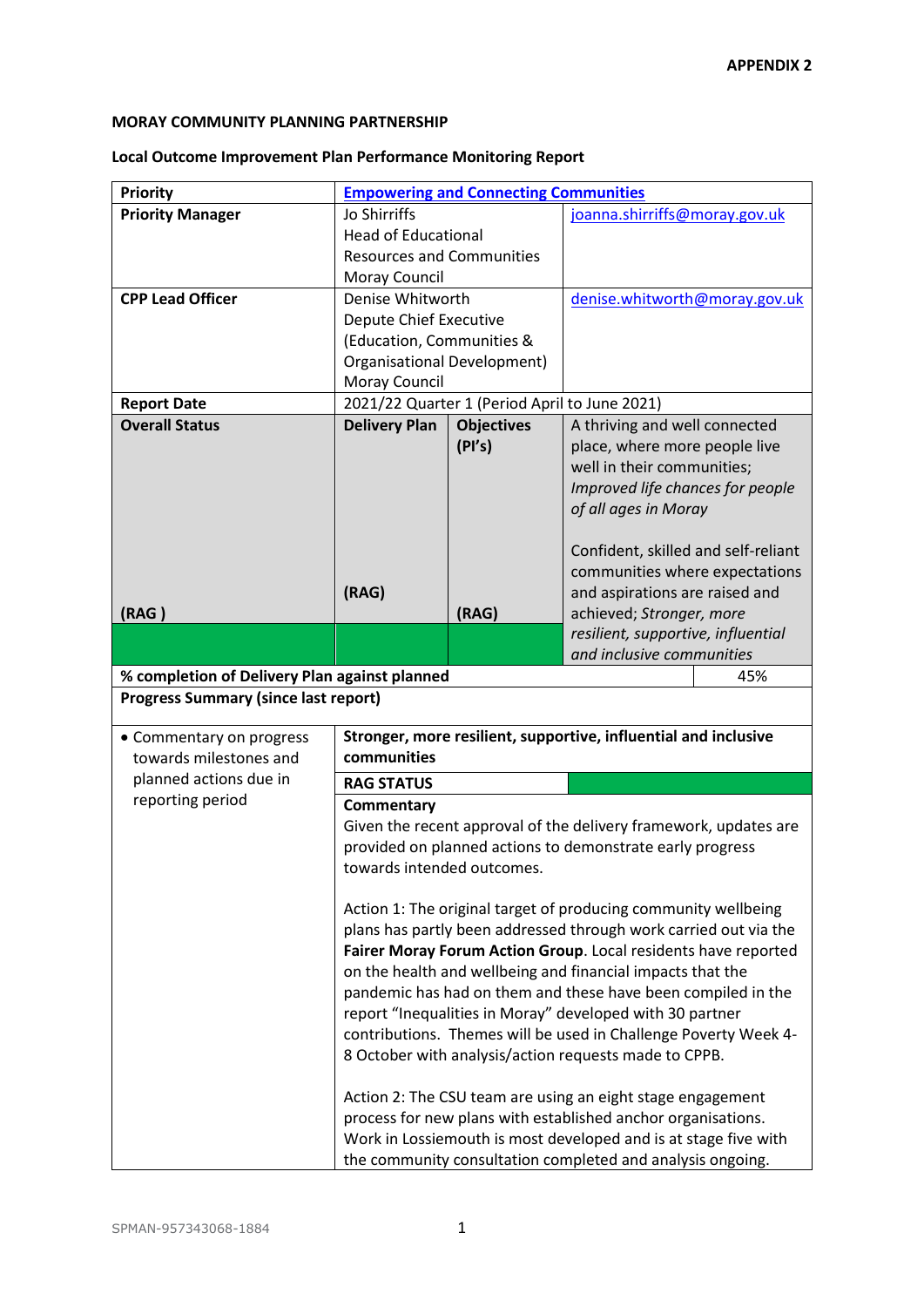| The work in Forres and Keith is at stage 2 of 8 with local anchor<br>organisations identified and early scoping work ongoing in Forres<br>and Keith. Work is more intense in the earlier stages where<br>groups are being formed and consultation and data analysis are<br>happening.<br>Community Resilience Plans: A template has been developed by<br>the Joint Community Councils of Moray - Community Council<br>elections are due to be held in Sept/October so the work will<br>continue after this. |  |  |  |
|-------------------------------------------------------------------------------------------------------------------------------------------------------------------------------------------------------------------------------------------------------------------------------------------------------------------------------------------------------------------------------------------------------------------------------------------------------------------------------------------------------------|--|--|--|
| Initial plans completed by Findhorn and work is ongoing with<br>Keith, Garmouth and Speyside.                                                                                                                                                                                                                                                                                                                                                                                                               |  |  |  |
| This action has been incorporated into the refreshed Partnership<br>CLD Plan.                                                                                                                                                                                                                                                                                                                                                                                                                               |  |  |  |
| Action 3: There was no New Elgin or Buckie Locality Planning<br>update between January and March due to the lockdown. A<br>comprehensive 6 monthly report covering Jan - June had been<br>produced by the Buckie Monitoring Group and is being uploaded<br>into Pentana.                                                                                                                                                                                                                                    |  |  |  |
| Action 4: The Buckie Group have also welcomed the commitment<br>in the delivery framework confirming that they can widen their<br>focus beyond the original East location.                                                                                                                                                                                                                                                                                                                                  |  |  |  |
| Action 5: CAT progress - Fishermans Hall formal consultation and<br>Findhorn Conservation Company toilets project finalised and<br>asset transferred. 2 additional CATS progressed during period: 1<br>transferred, 1 out to consultation.                                                                                                                                                                                                                                                                  |  |  |  |
| Reconnect funded programme deliverey with young people with<br>input from Youth Work Network partners like the Elgin Youth Café<br>and The Loft Youth Project Police Scotland and the Communities<br>Youth Work Team                                                                                                                                                                                                                                                                                        |  |  |  |
| Other relevant progress<br>New CLD Partnership Plan progressing - outline approved by<br>CPPB and will be published in time to meet the statutory<br>requirement. An easy read version utilising a sketch note<br>image will also be produced. Will incorporate response to<br>above survey work.<br>Introduction to Community Development piloted through<br>$\bullet$<br>North Alliance with positive evaluations.                                                                                        |  |  |  |
| Improved life chances for people of all ages                                                                                                                                                                                                                                                                                                                                                                                                                                                                |  |  |  |
| <b>RAG STATUS</b>                                                                                                                                                                                                                                                                                                                                                                                                                                                                                           |  |  |  |
| Commentary                                                                                                                                                                                                                                                                                                                                                                                                                                                                                                  |  |  |  |
| Action 6: Active Schools Individual activity sessions - 483;                                                                                                                                                                                                                                                                                                                                                                                                                                                |  |  |  |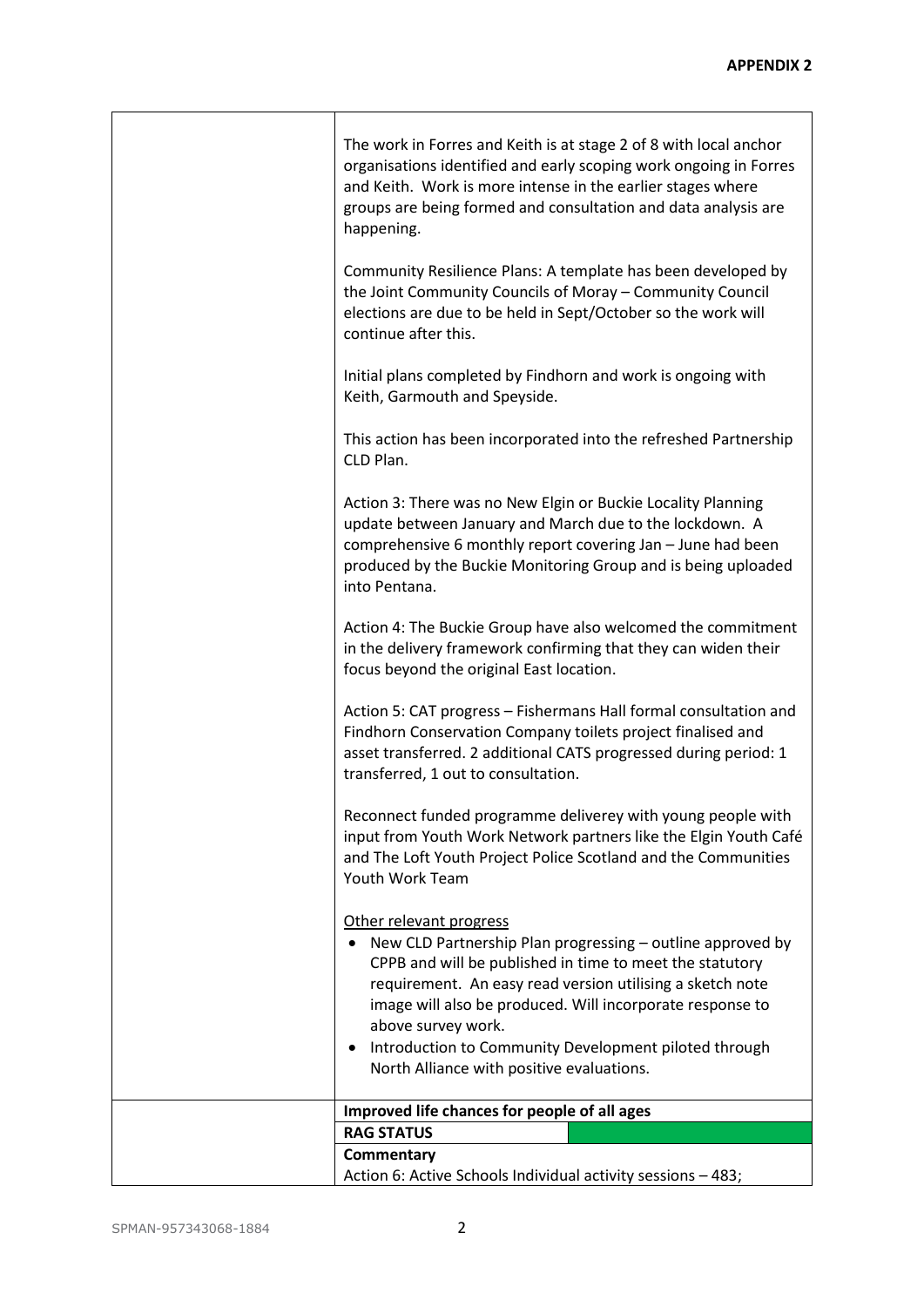|                                                                                                | Distinct Participants (children from P1-S6) Boys-658, Girls-<br>475, Total - 1134<br>Volunteers - Total 114 broken down to:<br>Club Coach volunteers 39; Young Leaders 49; Parents 14; Students<br>3; Teachers 2; Other 7<br>No One Left Behind - 91 referrals                                                                                                                                                                                                                                                                                                                      |  |  |
|------------------------------------------------------------------------------------------------|-------------------------------------------------------------------------------------------------------------------------------------------------------------------------------------------------------------------------------------------------------------------------------------------------------------------------------------------------------------------------------------------------------------------------------------------------------------------------------------------------------------------------------------------------------------------------------------|--|--|
|                                                                                                | Action 7: In April, Libraries ran 4 Help Hubs with 20 attendances; 6<br>ECDL learner sessions and support given to 95 recipients of<br>Connecting Scotland devices. In May: 4 Help Hubs run with 20<br>attendances; 8 ECDL learner sessions and support given to 150<br>recipients of Connecting Scotland devices. In June: 3 Help Hubs<br>run with 18 attendances; 2 ECDL learner sessions. While<br>Librarians were doing Order & Collect we were assisting<br>customers with difficulties making their Bus Pass Applications.<br>April - May 94 (June figures not yet collated). |  |  |
|                                                                                                | Youth Team: Transition: 375 participants over 39 sessions Hi 5<br>awards achieved; pop-ups: 216 participants over 4 sessions;<br>Detached Youth work: 393 meets over 13 sessions; Summer<br>pathways (16+) 33 participants over 8 sessions; Young Mums<br>Photography 8 Mums attended 4 sessions. DofE 52 participants<br>over 20 sessions.1 Bronze and 4 silver completed. Total 1077 over<br>88 sessions.                                                                                                                                                                         |  |  |
|                                                                                                | Essential Skills - In April, Adult & Family Learning extended remit<br>to include community based adult learning and family learning.<br>Working on developing outdoor learning and family learning<br>opportunities. Currently 2 vacancies to be filled. During this<br>period-                                                                                                                                                                                                                                                                                                    |  |  |
|                                                                                                | worked with 57 learners<br>restarted face to face delivery $-35 \times 1:1$ learning sessions<br>delivered 320 online learning sessions<br>delivered 37 doorstep drop off/sessions<br>welcomed 7 new learners                                                                                                                                                                                                                                                                                                                                                                       |  |  |
| • Progress towards<br>objectives (provide<br>indicator results to<br>evidence where available) | 3.2 Annual CLD Report - work in progress for report of new plan<br>and progress update to Oct Board<br>National Key Performance Indicators information gathered for<br>2019-2020 and adapted for 2021-2024 CLD Plan.                                                                                                                                                                                                                                                                                                                                                                |  |  |
|                                                                                                | 5.4 PB Participation - Working with Lands & Parks on 4 PB<br>exercises in Rothes, Cullen, Findochty and Forres. £50k budget<br>allocated for each park. The Rothes group has had good<br>engagement with families and they have drawn down an<br>additional £57k themselves towards the project. Voting will take<br>place in September. The other exercises are still at an earlier<br>stage.                                                                                                                                                                                      |  |  |